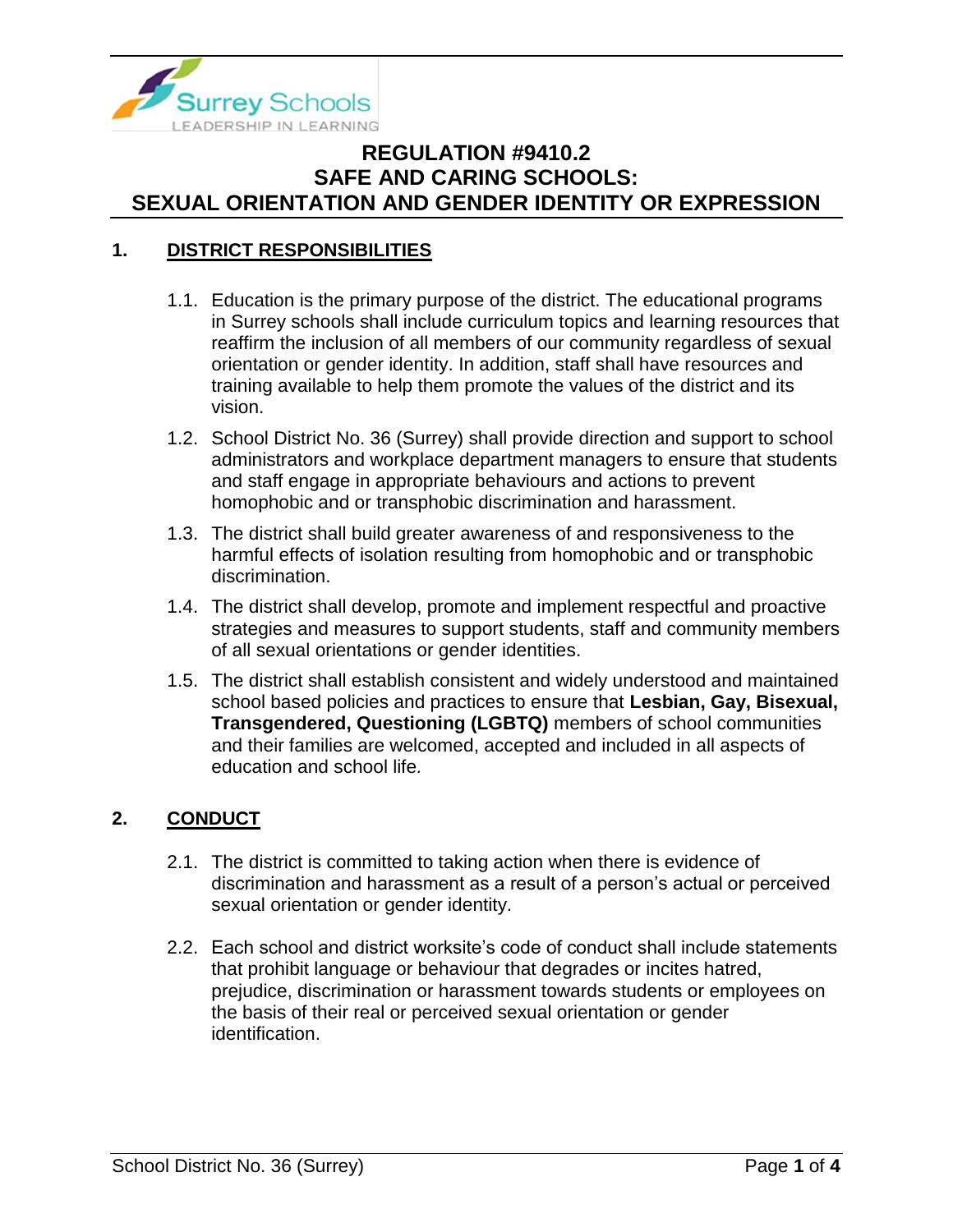

- 2.3. All staff have the individual and collective responsibility to identify discriminatory attitudes and behaviours and strive to eliminate systemic inequities and barriers for students, staff and community members who identify themselves on the basis of sexual orientation or gender identity.
- 2.4. All staff have an obligation to intervene in any interaction involving the use of homophobic and or transphobic statements, comments, and behaviours regardless of the speaker's intentions, and to convey that such comments are against policy and will not be tolerated in the school/worksite community.
- 2.5. School/worksite guidelines and practices must include procedures through which individual or group-based complaints shall be effectively resolved and which specify any consequences of breaching district standards of conduct. The rights of LGBTQ students or employees must be respected if they choose to keep their sexual orientation or gender identity private.
- 2.6. The Anti-Discrimination and Safe and Caring Schools policies should be shared and reviewed annually as part of student and staff orientation to a school year and similar practices should be undertaken at all district sites.

### **3. CURRICULAR, LEARNING AND LIBRARY RESOURCES**

- 3.1. Administrators shall actively support teachers striving to include in their teaching positive images and accurate information about history and culture which reflects the accomplishments and contributions of individuals and community members who are LGBTQ.
- 3.2. Curricular, learning and library resources shall affirm human diversity as a fundamental component of our society.
- 3.3. Educational resources will be made available to teachers at all grade levels which are age appropriate and positively portray the lives of LGBTQ people.
- 3.4. Educational resources which aim to reduce and/or eliminate homophobia, transphobia and heterocentrism shall be made available to teachers at all grade levels.
- 3.5. Staff shall be available and accessible to support greater understanding and acceptance of LGBTQ people.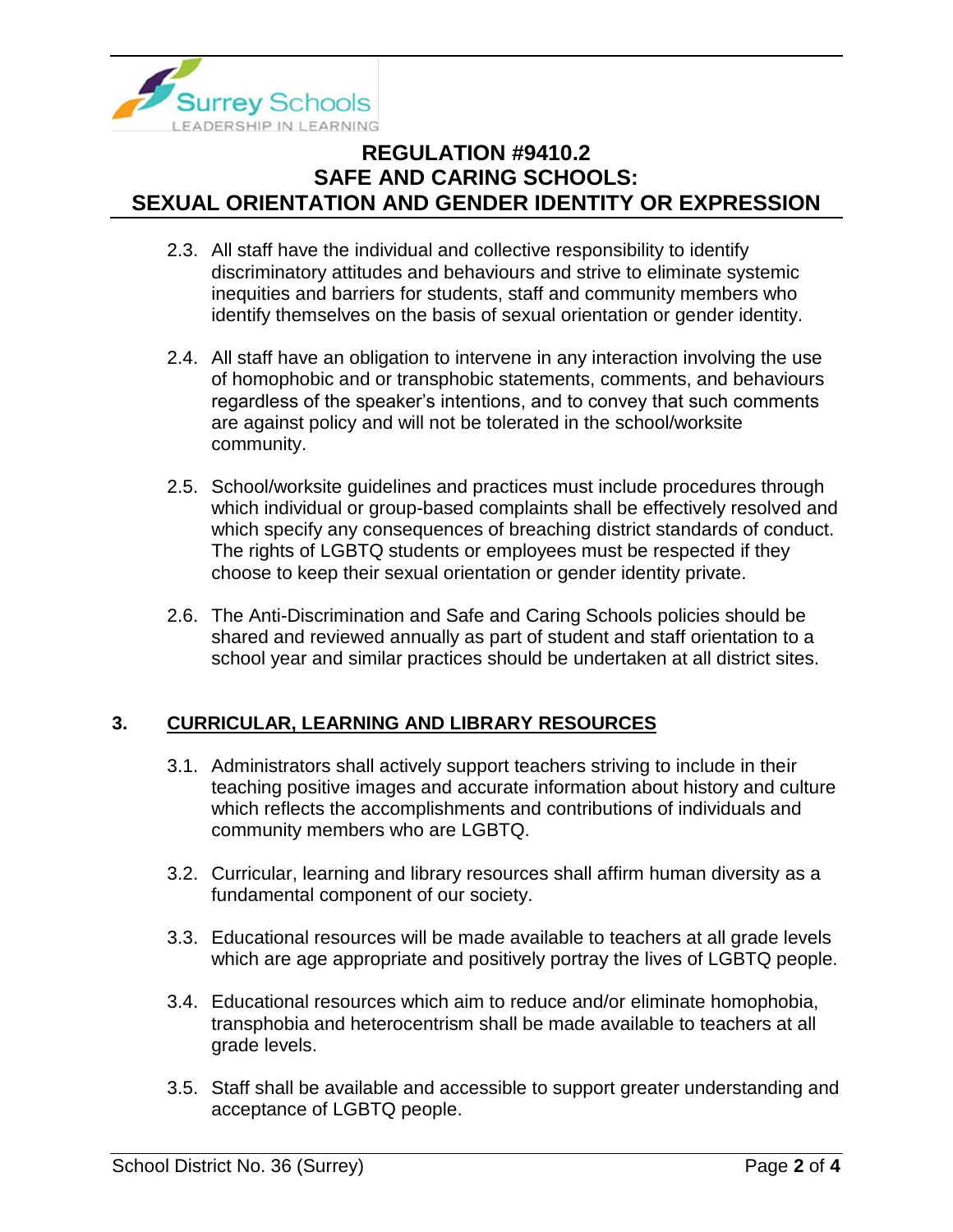

- 3.6. The district shall create or acquire appropriate, current and relevant learning resources for sexual health education (including LGBTQ issues) that strive to eliminate a heterocentric bias.
- 3.7. The district shall provide schools and worksites with welcoming and reaffirming images and messages for LGBTQ students and staff.
- 3.8. The district encourages the formation of Gay/Straight Alliance clubs (GSAs), where students or staff request this support. Elementary schools will encourage the development of social justice or diversity clubs to educate against all forms of discrimination/oppression and promote the understanding and acceptance of differences.
- 3.9. Teacher librarians shall be encouraged to examine their existing collections to restrict learning resources that contain homophobic and or transphobic bias as well as to consider this bias in any future purchasing of resources.

### **4. IN-SERVICE & EDUCATION**

- 4.1. Counselling and support shall be available at all schools/worksites by ensuring that at least one member of staff is designated as a contact for students or staff who identify themselves on the basis of sexual orientation or gender identity. School administrators/site managers are responsible for informing students, parents and other staff about the location and availability of this contact person.
- 4.2. Training and resources shall be offered to those designated staff members and counsellors to be sensitive and respond knowledgeably to LGBTQ students as well as students with LGBTQ family members. Designated staff and counsellors shall receive training. The district shall establish an ongoing training schedule.
- 4.3. All staff share the collective responsibility of creating safe and supportive learning environments for LGBTQ identified students and children from LGBTQ families. Therefore, all teaching and non-teaching staff shall be provided with opportunities for professional development on LGBTQ issues to build their capacity to teach and learn about these issues and to foster a dialogue that encourages respect and understanding.